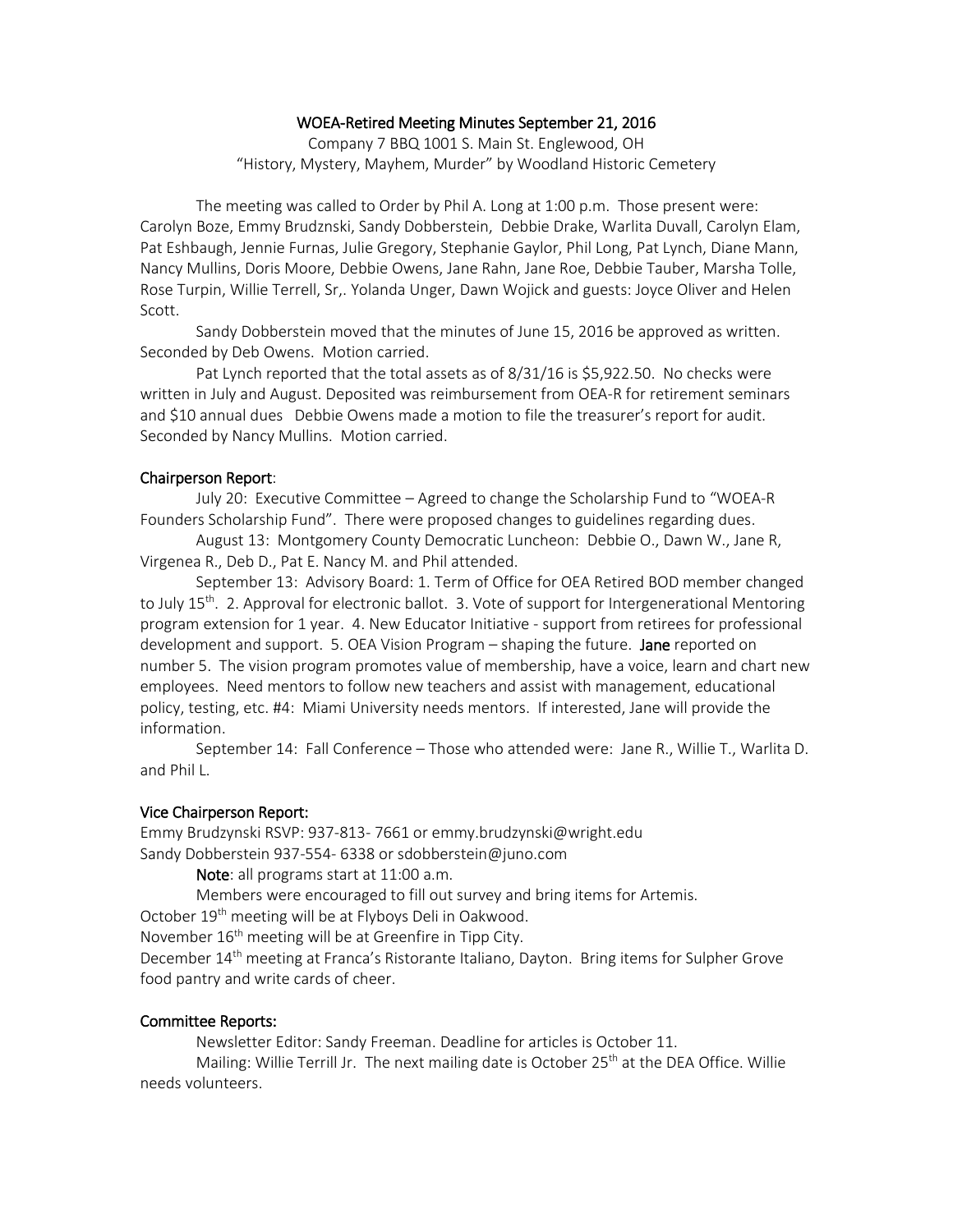Membership: Emmy Brudzynski and Jane Rahn: Total membership: 126 members, 61 new retirees, 163 potential members.

Community Outreach: Artemis: Nancy Mullins. She thanked those who donated book bags and school supplies. She will collect school supplies again in October. A project for December is to bring in individual servings of macaroni and cheese, crackers, juice, etc. The items are need for a project for Sulpher Grove Church.

Sunshine: Debbie Owens. She asked that if you know of a member needing a card to please contact her.

#### Legislative: Dawn Wojcik.

Election Update: OEA Endorses Hillary Clinton for President (Debbie has signs and buttons if you desire one with cost of \$5.00 and \$3.00), Ted Strickland for Senate. John P. O'Donnell and Cynthia Rice for Ohio Supreme Court,

FCPE: Donations are to support those who support public education. If a member gives \$10.00 monthly they will be entered into a raffle drawing. Dawn reported at the close of the meeting contributions totaling \$182.00 at this meeting.

### WOEA:

WOEA – Collective Bargaining: Jane Rahn reported that we need volunteers for the next panel at the Fall Forum on November 9<sup>th</sup>.

WOEA - Local Development and Training: Doris Moore reported that she was honored to attend. The meeting was concerned with human trafficking which will be presented at the Fall Forum on November 9<sup>th</sup>.

WOEA - Member Rights and Protection: \_\_\_\_\_\_\_\_\_\_\_\_\_\_\_ (need retiree) WOEA – Professional Efficacy: \_\_\_\_\_\_\_\_\_\_\_\_\_\_\_\_\_\_ (need retiree)

WOEA – Organizing Strategy: \_\_\_\_\_\_\_\_\_\_\_\_\_\_\_\_\_\_ (need retiree)

If interested in any of the three committees above, please contact Phil.

OEA – Member Rights and Protection: Sandy Coe was not in attendance.

## Old Business

Debbie reported that the website is set up through OEA. Oea.org. Follow the retiree links.

#### New Business:

Election for WOEA Representative Assemblies – Sandy Dobberstein informed the group that three people need to be elected with alternates. Phil Long is by virtue of office. Election was held. 23 ballots with 2 disqualified. In order: Phil Long, Jane Rahn, Willie Terrill as Delegates. Alternates are: Doris Moore, Warlita Duvall, Clarice Thomas and Sandy Coe. Pat Lynch moved to accept the election ballot for WOEA Representative Assemblies. Seconded by Willie Terrell. Motion carried.

Election of OEA-R Delegates. If interested, send request to OEA in care of: Carole Price. Jane, Willie, Clarice and Warlita have submitted required information.

Pat Lynch informed the members that there is a Proposed change to Dues Guidelines since it is not needed to have more than one account and the monies can be in one bank account. A discussion followed. This change will be voted on at the October meeting.

Phone Banking at Troy Office: 4:30 - 7:00 p.m. on September 27, October 4, 13, 8, 20, 25, 27 and November 1, 3 and 5. Consider being a volunteer.

Phone Banking at DEA Office (111W.First St. Suite 1100): 6:30 - 8:30 p.m. on September 26, October 10 and November 7. Consider being a volunteer.

Artemis Drawing: Nancy Mullins Jennie was the winner of a mug.